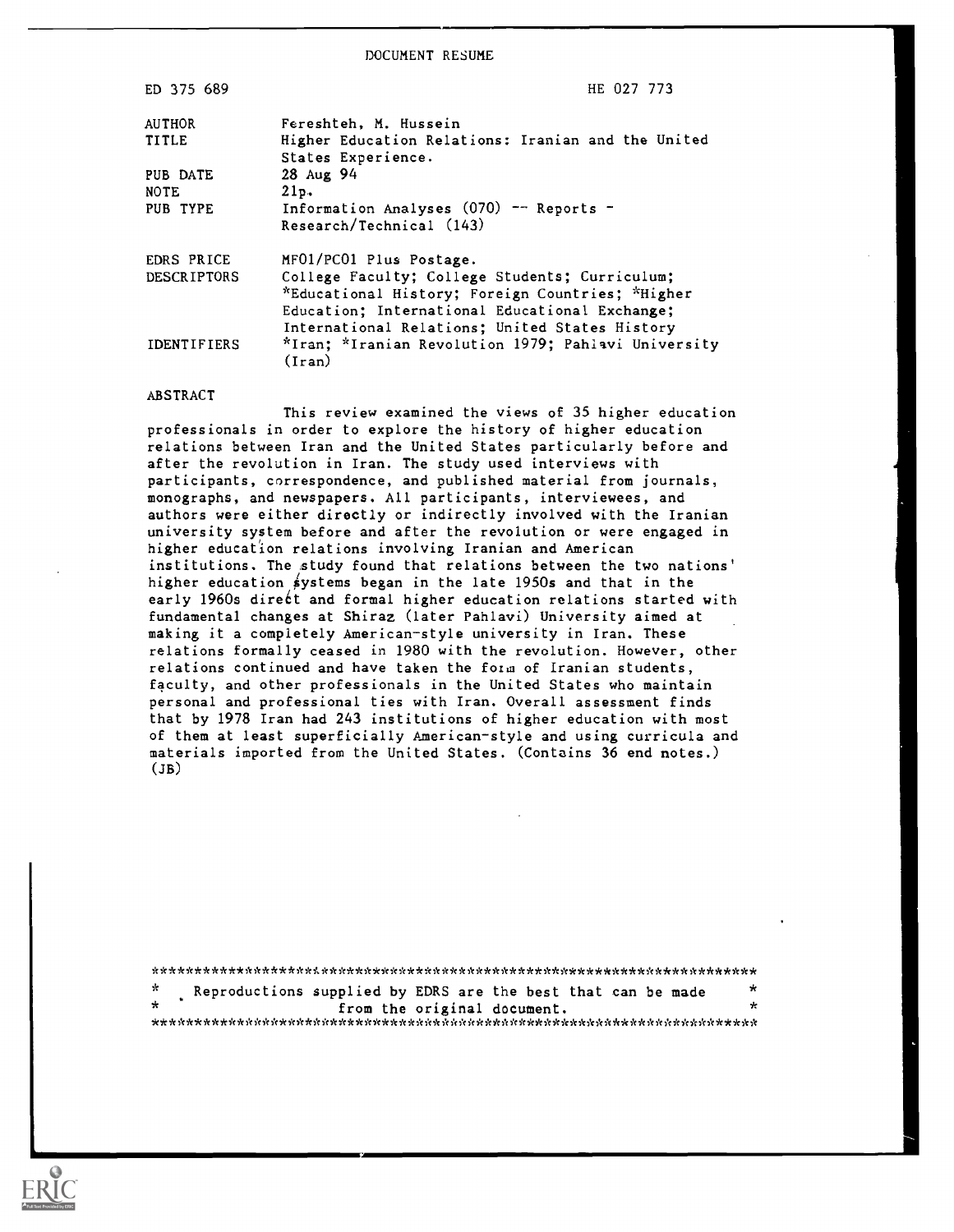# HIGHER EDUCATION RELATIONS: IRANIAN and THE UNITED STATES EXPERIENCE

÷.

 $\ddot{\phantom{a}}$ 

## M. HUSSEIN FERESHTEH

co CD  $\frac{375}{27}$ ui de construction de la propie de la propie de la propie de la propie de la propie de la propie de la propie

 $\bigwedge$  $\tilde{C}$ 

 $\sim$ 

US OF PERSOURT OF EDUCATION<br>Office of Educational Research and Improvement<br>EDUCATIONAL RESOURCES INFORMATION CENTER (ERIC)<br>This decurrent has been reproduced as received from the person or organization<br>priginating it

e Minor changes have been made to<br>improve reproduction quality

Ponds of vie\* or opinions stated m this document do nod nocessattly represent edictal OEM postlion or poky

'PERMISSION TO REPRODUCE THIS MATERIAL HAS BEEN GRANTED BY

M. Hussein Fereshteh

TO THE EDUCATIONAL RESOURCES<br>INFORMATION CENTER (ERIC).''

2 BEST COPY AVAILABLE

 $\sim$  .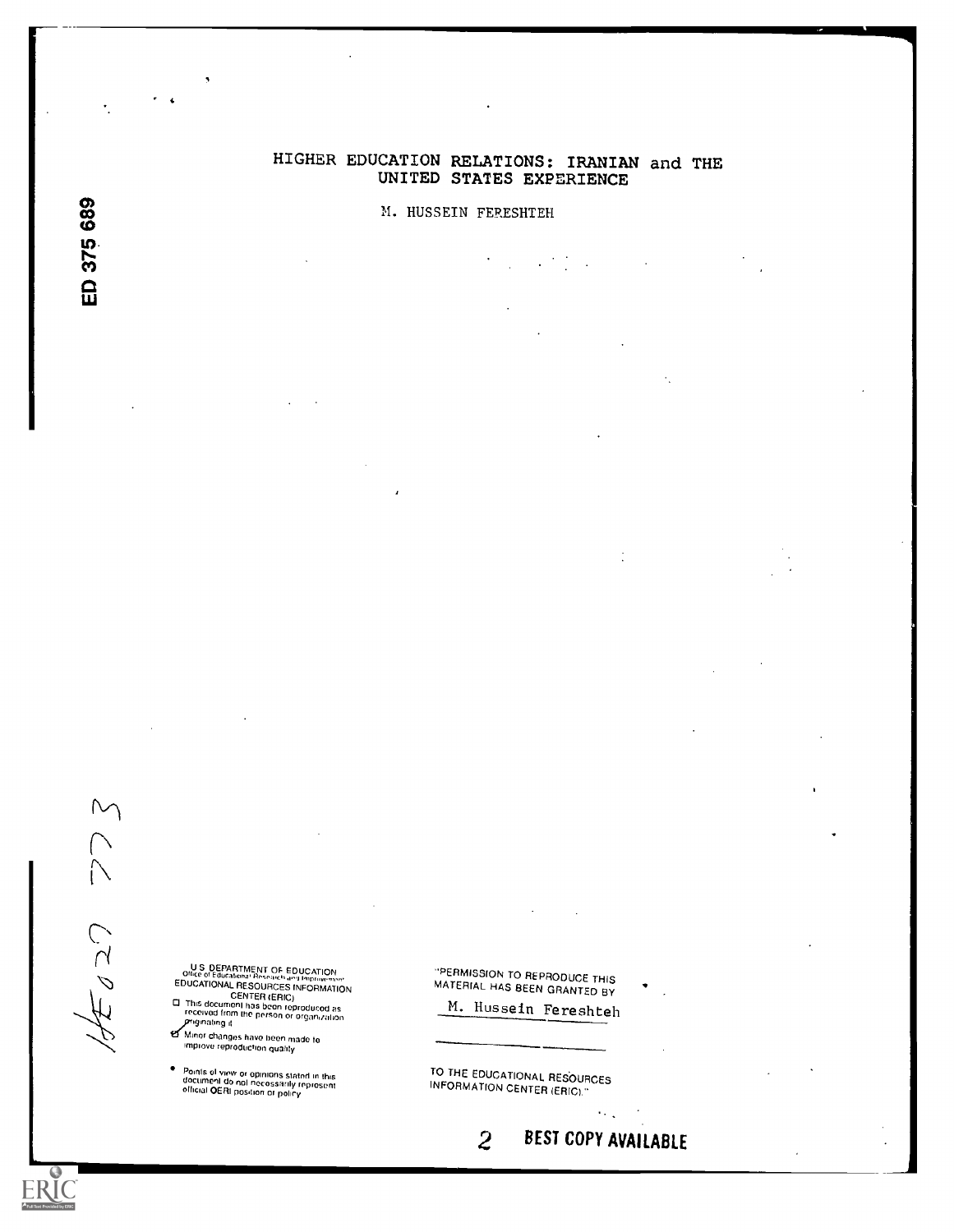## HIGHER EDUCATION RELATIONS: IRANIAN and THE UNITED STATES EXPERIENCE

The views and comments of thirty-five knowledgeable informants comprise the data base that has been utilized in this paper. The information was obtained by applying the oral history method in face to face interviews and telephone conversations. Correspondence, in the form of personal letters and questionnaire responses, has been used. Some of the data was also extracted from published documents such as journals, monographs, and newspapers written in English and Persian. The perspectives presented in this study concern the eras both just before and after the Revolution. The views of experts who were either directly or indirectly involved with the Iranian university system at these times, or were engaged in higher education relations involving Iranian and American institutions, will be interpreted. Some of the specialized informants who had been identified as possible sources of information for this inquiry unfortunately didn't want to be interviewed or respond to the questionnaire. Due to the importance of including some indication of what their perspectives on this matter have been, however, statements by them that were published since 1978 have been drawn upon. It seems that in some cases, although they didn't want to discuss this higher educational controversy with the researcher, they were not opposed to putting their views about it in print.

Some background concerning educational relations between Iran and the United States begins this exposition. This is followed by a discussion of perceptions regarding pre-1978 linkages among higher education institutions in Iran and America. Then our focus will shift to examining views of change that took place after 1978. We will also analyze the impact that the breaking off of the relations between Iran and the United States had on American private and public institutions of higher learning. However, the paper will conclude with presenting perspectives on some of the past and current problems and issues in Iranian higher education due to the Islamization of the system since 1980. Speculation about the future of Iranian-United States higher education relations will also be examined.

#### Early Stages of the Relations

American higher educators officially went to Iran in order  $\{\gamma\}$  to assist the Iranians to reform their universities and to open new ones in the late 1950's. They came after agreements had been reached between the governments of Iran and the United States. There had been unofficial educational relations between the two societies, however, for at least a century prior to this time. World War Two was an event that made many Americans much more aware of Iran and the Iranians than had previously been the case. American civilians and military personnel discovered where Iran is located, and learned about its political and strategic importance. Inversely, thousands of Iranians met their first Americans at this time, and got acquainted with American way of doing things.

 $\mathcal{N}_{\mathcal{N}}$ 

<u>ranski politik (d. 1878)</u>

11,

 $\mathbf{1}$ 

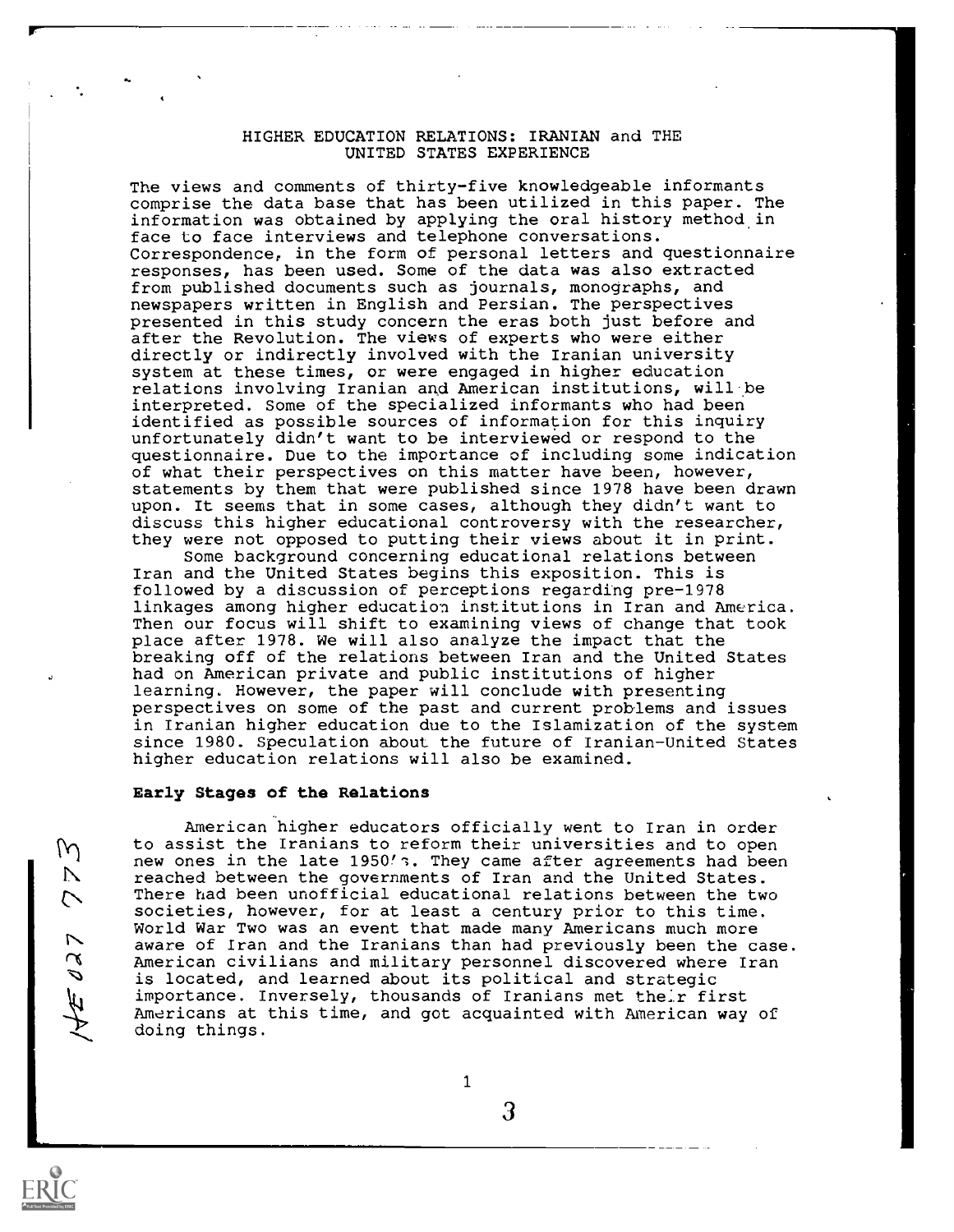It was during World War II that Americans found the opportunity to go to Iran and Iranians became interested in political and educational relations with the USA. Over 40,000 Iranians had worked with the American Military in moving supplies through Iran to Russia during World War II. Hundreds had worked with one or more of the three advisory groups employed by their government (MilIspaugh, the Aorrison and Knudson, Overseas Consultants) the United States Embassy, or the American Presbyterian Mission.1

On the basis that relations already had been formed and established by missionaries, private and U.S. government higher educational officials gradually became directly and indirectly involved in either establishing or reforming and reorganizing the Iranian institutions of higher education in the 1950's and 1960's. Most of the major Iranian universities were statesupported institutions or state-and private-supported institutions. "...Creating ties with U.S. institutions became common in Iran during the 1970's. Fifteen Iranian universities, for example, had a total of 42 formal links with 32 U.S. universities in late 1976."2

In the mean-time, many Iranian university faculty members, administrators and students were coming to U.S. institutions either for a short-term training or for studying. These bilateral higher education relations grew so rapidly that in early,1978, according to some. specialists, the approximate numbers of Iranian students in the U.S. were between 60,000 to 75,000. In this regard, Labelle asserts that,

...in 1978, some 60,000 Iranian students were estimated to be studying under official government auspices in 40 countries. Forty percent of these individuals were studying in the United States where they constituted the largest non-U.S. citizen student population of any foreign country...3

Labelle is only talking about government-supervised students. There were many students, faculty members and administrators who came to the United States independently paying their own expenses and through personal connections with American universities. In the reverse case it is mentioned that over seventy major American universities with many faculty, advisors, administrators and technicians were in Iran forming new colleges and reforming the old ones.

During and after the Revolution of 1979 those vast higher education relations were discontinued, for several reasons. First, as soon as the Revolution started to form in early 1978, Americans began to leave Iran either by their own will or on the advice of the United States government. Second, the Revolution with its anti-western and in particular, anti-American contents made educational work impossible. Third, as soon as the first Islamic Republic government was elected, an order was issued to close the institutions of higher education for a fundamental Islamization of the higher education system. Fourth, the change

2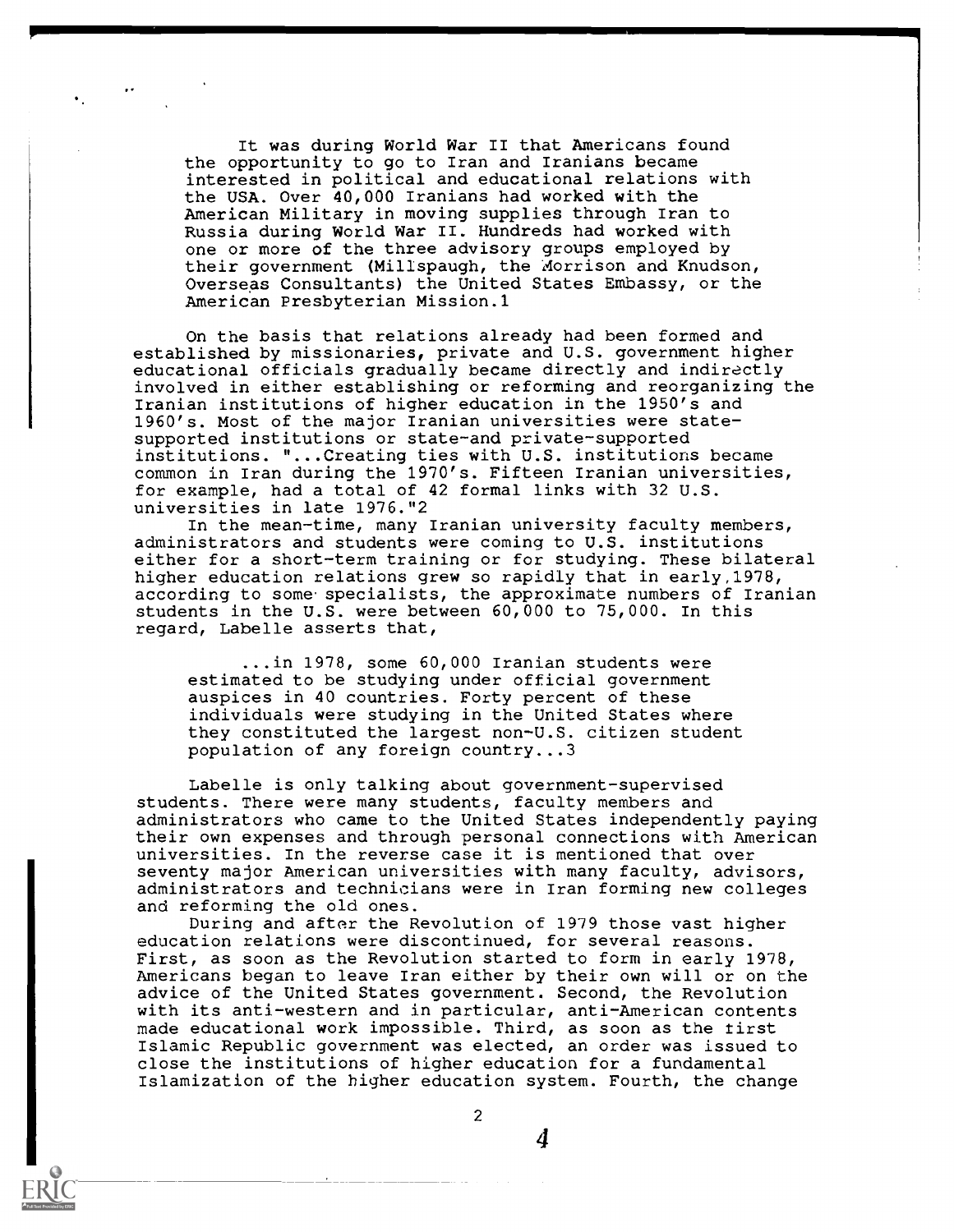of the Iranian political system to an Islamic Republic made expatriate educators unwelcome.

The first official action which formed primary higher education relations between Iran and the United States was the mission of the Overseas Consultants Reports which presented some basic information about the capacity of the higher education system in Iran in 1949. The reports described the University of Tehran: "...the buildings were rated good, the equipment adequate, the professors well trained, and libraries, shops, and laboratories relatively much better than the schools of lower level."4

Another example of the early beginning of higher education relations with Iran is the educational voyage of Mr. G. P. Harnwell, President of the University of Pennsylvania during the 1950's. He was a member of the first group of American higher educators to go to Iran in order to assist in reforming its higher educational system:

"Would you like to go to Iran?" said the secretary...The letter with which she capped the stack of correspondence awaiting my return from a winter holiday was from the International Cooperation Administration of our State Department. It inquired whether I would be free for an interval of a month or two in the not-too-distant future to participate in a brief survey to determine the feasibility of establishing a university of the American type in the ancient city of Shiraz (the fabled city of roses, wines, and caravans) lying within the south-central massif of Iran...it was clear that we would have little time for the general formulation of educational philosophy while bemused by exotic experiences and confused by discordant observation. In consequence, we set about the construction o? a framework within which we hoped to be able to adapt our concept of the American pattern of higher education to whatever circumstances we encountered...they told us that "American Education" meant practical education to Iranians and that many of the present educational evils came from a weak central administration and the rigid autonomy of individual faculties. An educational community of able young men with a common focus and an emphasis on research could bring a fresh and stimulating atmosphere..... this presented some difficulty inasmuch as in the United States diversity is the rule among colleges and universities...5

Higher education relations and political relations are inter-connected, and they go hand in hand in the process of establishing relations between developed and developing nations. In Iran, "The Technical Assistance Program was born in politics and was weighted with politics throughout its two decades of existence."13. This actually was the first step in starting higher education relations with Iran. "Point Four," as it came to be called, became the precursor of many international and national assistance programs. The American effort became so well

3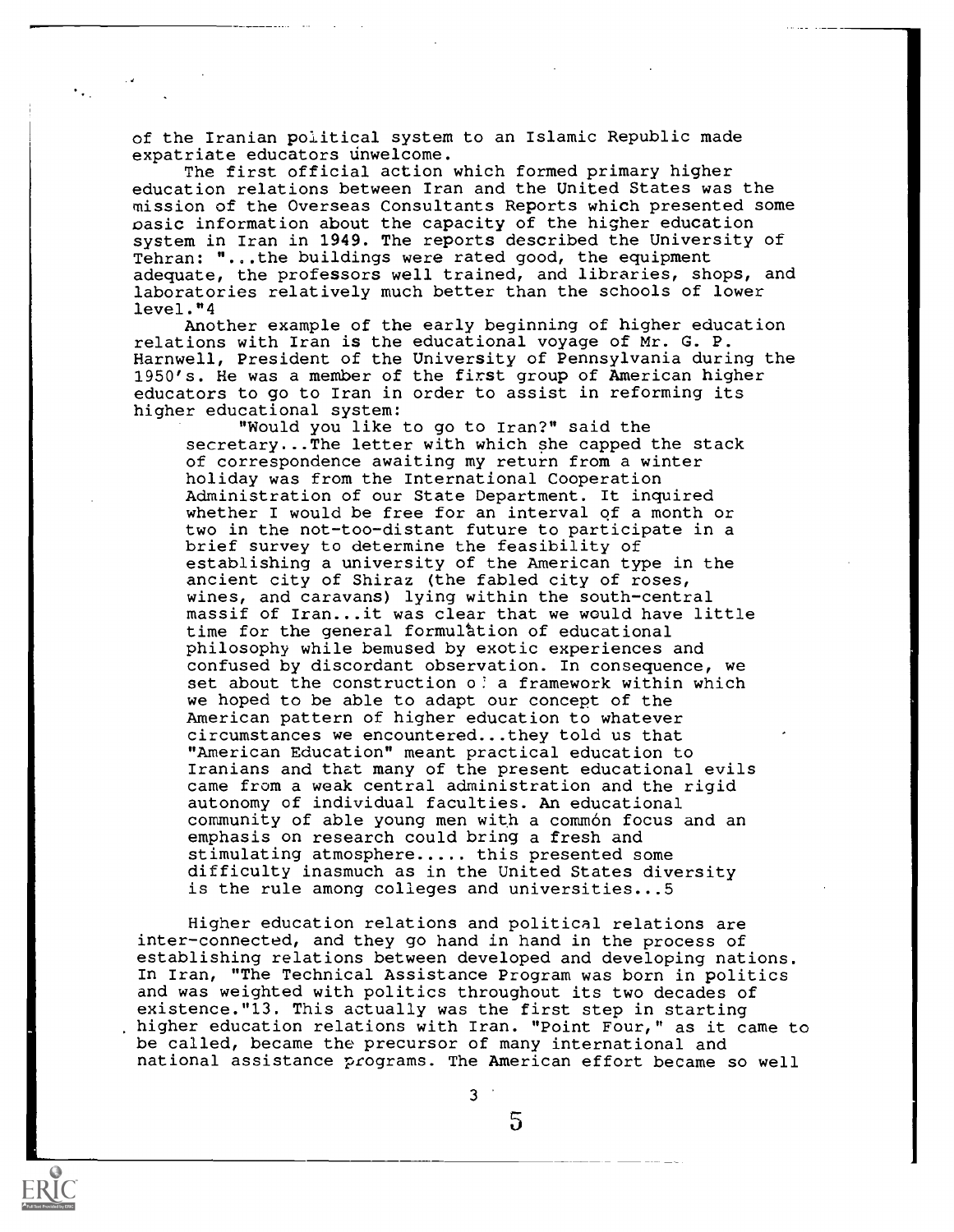Known as "Point Four" that not even the politics of later administrations could completely erase it. This was particularly true in Iran. There the Farsi translation, Asle Char, is still a password to friendly hospitality.6

During the late 1950's, a political technical assistance project strengthened the former relations between Iran and the U.S. "...Barely two months after President Harry S. Truman signed the Act for International Development on June 5, 1950,  $Dr.$ Franklin S. Harris was dispatched to negotiate an agreement to provide technical assistance to the government of Iran."7:These primary technical relations led and stronger higher education ties between Iran and the United States.

Early in 1951 Director Harris negotiated a contract with the University of Utah, Utah State Agriculture College, and Brigham Young University under which these three institutions undertook to provide personnel in the fields of agriculture, education, health, and sanitation. In June 1951 three advisors recruited by the letter arrived in Tehran.8

By the early 1950's, therefore, higher education relations between Iran and the United State, channeled through official government agencies, were underway.

### The Nature of the Higher Education Relations

Under the U.S. technical assistance Program (USAID), additional direct and formal higher education relations between the two countries started in the early 1960's with fundamental changes at Shiraz University, renamed Pahalavi University in 1962. The changes was aimed at its becoming a completely American-style university in Iran. The aims of this experiment were to , a) keep many well-qualified Iranian undergraduate and graduate students in Iran; and b) attract Iranian scholars in western countries, particularly in the U.S., to return to Iran and work for an Iranian university.

The beginning stages of higher education relations were not very complex and sophisticated but, as the relations advanced, other new sub-relations emerged within the framework of higher education and political links.

One American professor who visited Iran to observe the higher education linkage between the two nations in 1958 and 1978 explained that,

Large numbers of Iranian educators and advanced students came to the United States for specialized training, sometimes for a few months, sometimes for much longer periods of time. American educators visited Iran, sometimes as consultants, sometimes on short-term appointments to teach their specializations. The Iranian military employed U.S. educators to teach military personnel English as well as specialized skills required for the operation and maintenance of sophisticated equipment of all sorts. Major U.S.



6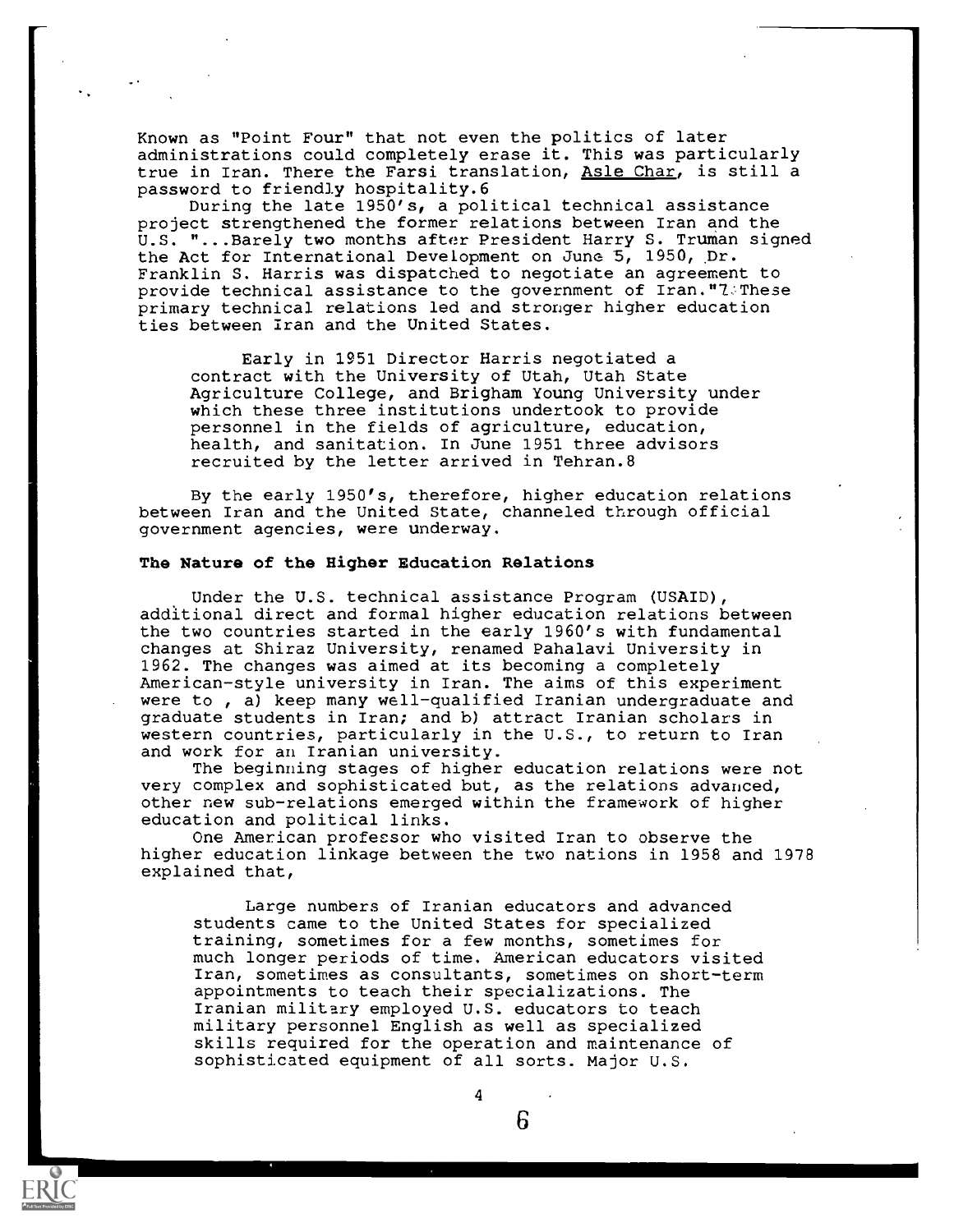corporations contracted with the Iranian Air Force, other branches of army, and probably other ministries to train personnel in skills and specialized areas of knowledge essential to the performance of their official and /or military duties.9

Another university professor, analyzed some of the relations between his institution (University of Utah) and some other American institutions, with Iranian state and private universities. He asserts that,

...Major American universities established educational ties with the Universities of Tehran, Shiraz, Mashhad, etc., in the '60s and '70s. These included exchange of publications, students and faculty. In certain cases, specific programs at American institutions were funded either by the University of Tehran or by other categories: those with political strings attached, and others which were purely educational and cultural in nature.10

About bilateral higher education relations between the University of Tehran and the University of Utah he notes that,

The University of Utah's agreement with the University of Tehran in 1975 fell under the second category. After ten years of a publication exchange program inaugurated in 1966, Utah and Tehran reached an agreement in 1975 for the annual exchange of four students: two Iranians in Computer Science, and two Americans in Humanities (Persian language, literature, history, etc.).11

Regarding some of the primary problems (caused by the relations) he comments that,

The most notorious case of politically motivated relationships was established with the Iran government's grant of \$3,000,000 to the University of Chicago in the early 1970s for est<sup>>1</sup>lishment of the Pahlavi Center. The Center was never built and the University of Chicago was forced to return the total grant plus interest in the mid-1970s. Other examples were relations established by the granting of an Honorary Doctorate degree to the former Shah of Iran which had become a scandal by the late 1970s. It should be noted that Utah refused to grant any such degree, despite subtle pressures throughout the period during which we had educational ties with the University of Tehran.12

Concerning medical assistance from American private, and state agencies and institutions, his description is:

The Medical School at the University of Tehran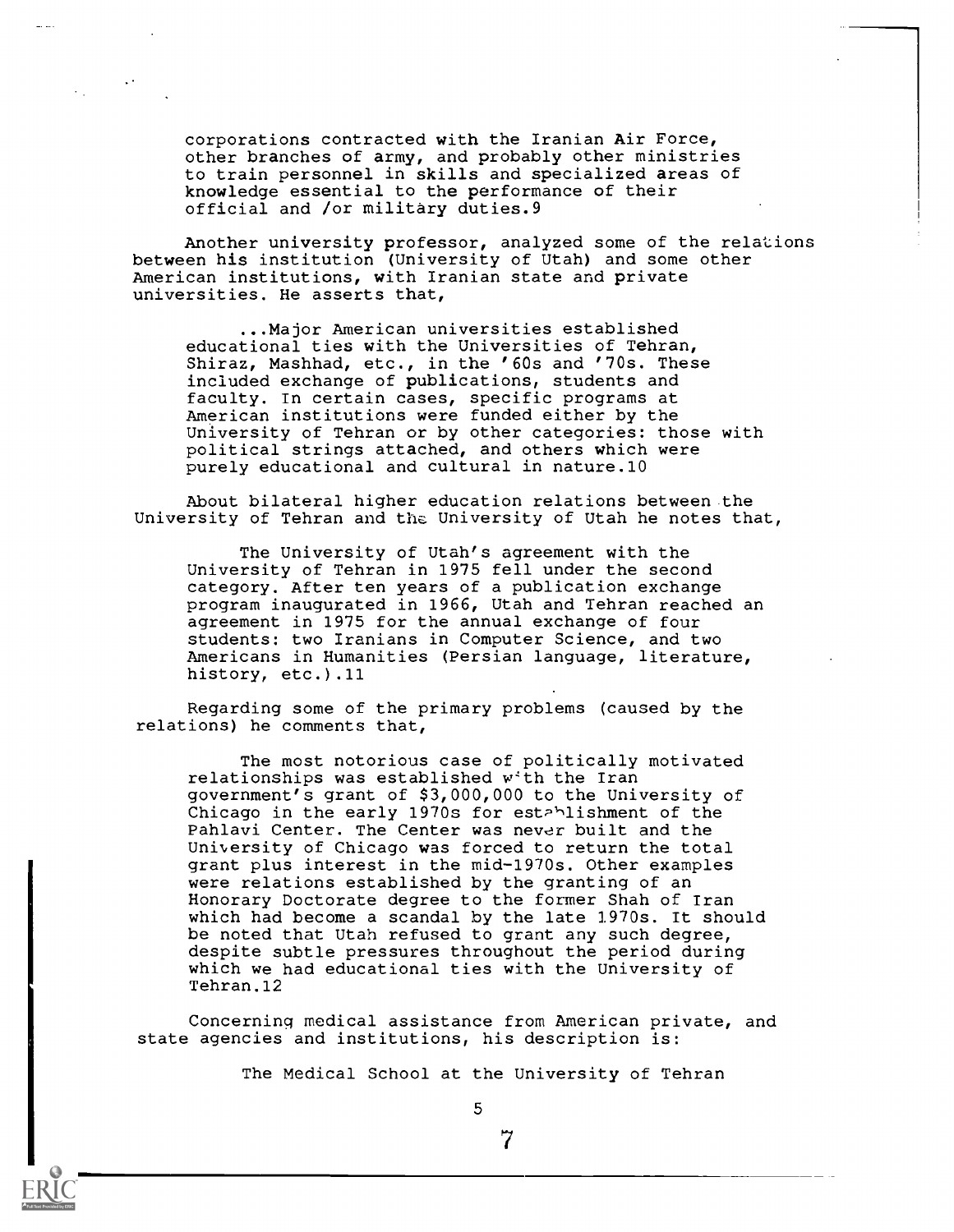needed assistance to give advanced training to its faculty, which Utah agreed to provide. In return, the University of Tehran agreed to provide an annual grant for the development of Iranian Studies at Utah's Middle Eastern Center. In the case of students, Tehran fully funded the two students we sent there. Under the agreements Utah paid all the expenses incurred in connection with the needs of Tehran's Medical School, and Tehran partially supported the program of Iranian Studies at the University of Utah which was established in 1960. From its beginning in 1960, financial support for the Middle East Center at the University of Utah has come from the Fulbright Program, the National Endowment for the Humanities, and a number of private U.S. foundations. The University of Tehran's financial contribution of \$100,000 a year was provided for two academic years (1976-77, 1977-78). In 1975, the understanding was that we would be given two years notice in case Tehran decided to discontinue its support. We recruited new faculty and expanded a program on the basis of these assurances. The annual support was suspended in 1978 without notice, and the result was the termination of some faculty and continuation of others financed by the University of Utah.13

Another Iranian-U.S. relations specialist claims that Iranian and American higher education relations can be characterized in these words.

1) There was an expansion in the taking of Iranian studies in U.S. universities. As a result, American university students were increasingly exposed to Iranian culture; 2) The increasing number of Iranian students educated in the U.S. resulted in many of these students becoming critical of the Iranian education system; and those that returned to Iran and became professors tried to implement the American system, but without much success; and 3) I believe it was naive for many to think they could change over to the U.S. system of higher education, because this is something that is enforced by a few university professors. Instead, it has to come from the thinking of the population at ]arge.14

On this background Professor Fischer, a knowledgeable scholar on Iranian culture and religion at Harvard, believes that U.S. Iranian higher education relations had a great impact on the American institution.

On the American side of course there also was the use of Iranian students' tuition to help with some American university financial needs. Many Iranians were

6



 $\sim$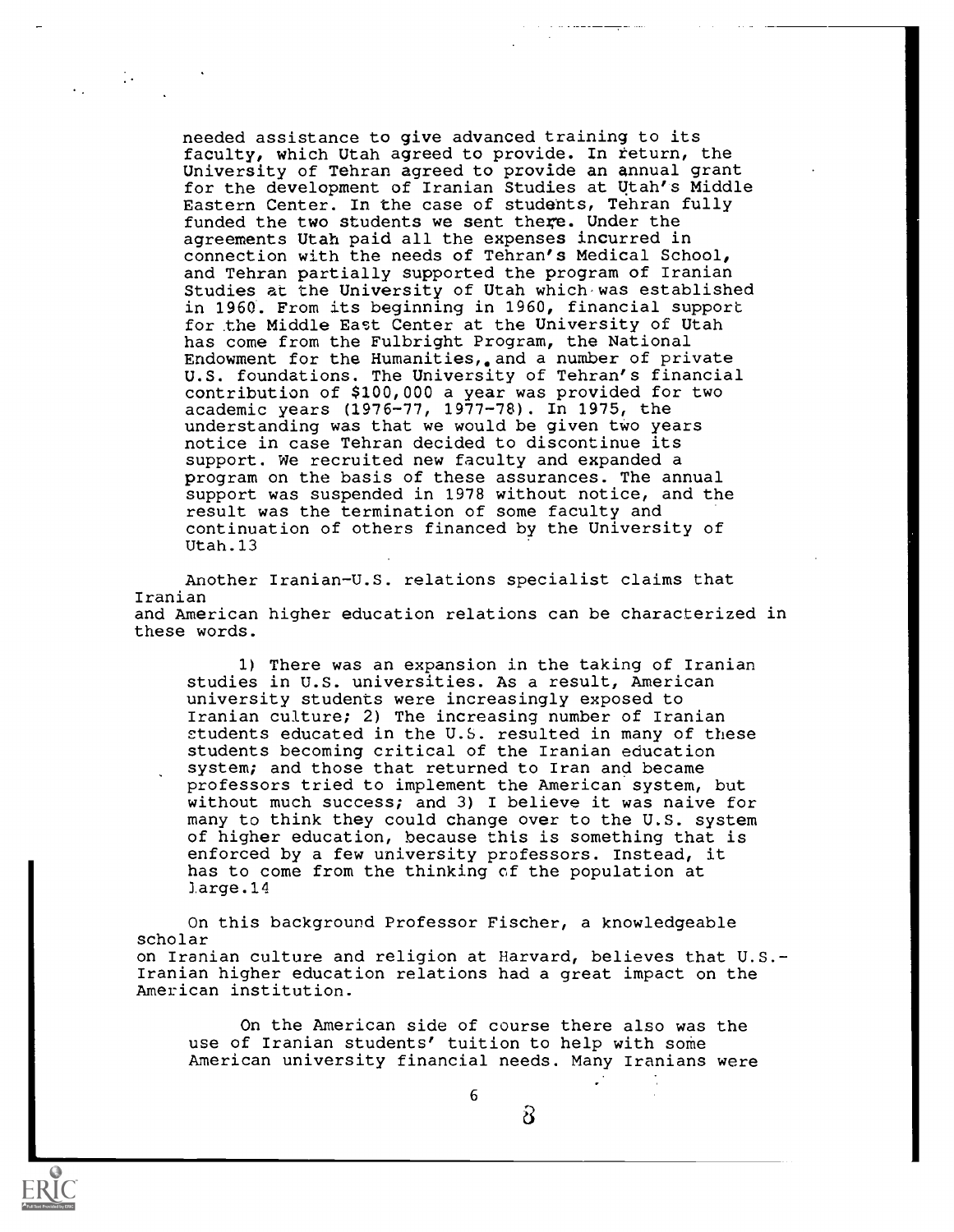badly advised and foundered in American universities and institutions. But many more got educations that they could not have received at home. It would be interesting to document the ways in which Iranians were concentrated at certain universities, e.g. Kansas, Utah State, Louisiana; and how students of particular classes and/or ideological persuasions were concentrated at different universities; e.g., radical leftists at Boston State and Northeastern, while upper class conservatives at MIT and Harvard (with of course many individual exceptions).15

Regarding links between the U.S.-Iranian universities in 1970's Fischer asserts that,

In the mid-seventies there were some twenty U.S. universities involved in bilateral deals with Iranian universities. The most interesting perhaps was the plan for Mazandaran University (Reza Shah Kabir University, originally) which was to be a graduate institution, aided in the initial stages only by Harvard--what was particularly interesting was the careful attempt to set up the university so that it would be independent of and protected from the influence of the Ministry of Science and Higher Education, as well as the dual focus on the hard sciences and the social sciences. The model here was the very successful Iranian Center for Management Studies, set up on the model of , with the help of, and with staff from the Harvard Business School. A third interesting experiment was to be the Open University in England, but relying on satellite technology and having computer terminals for students in provincial towns. An interesting political goal of this particular experiment was to avoid having a concentration of potential activists--students disperse the students, have them work individually through terminals.16

Dr. Mehryar, who presently is a faculty member and administrator at Shiraz University, strongly believed that some of the higher educational relations have continued despite anti-U.S. political slogans.

...the fact that the Iranian government, despite political slogans, continues to send students and faculty to the USA and hold periodic trade shows for U.S. and British publishers to display their publications, is an indirect Anglo-American pattern. An attitude of acceptance and understanding on the part of U.S. universities will only encourage this trend.17

Amir Ajami, an Iranian Professor at the University of Arizona, has answered the question more generally than others. He



7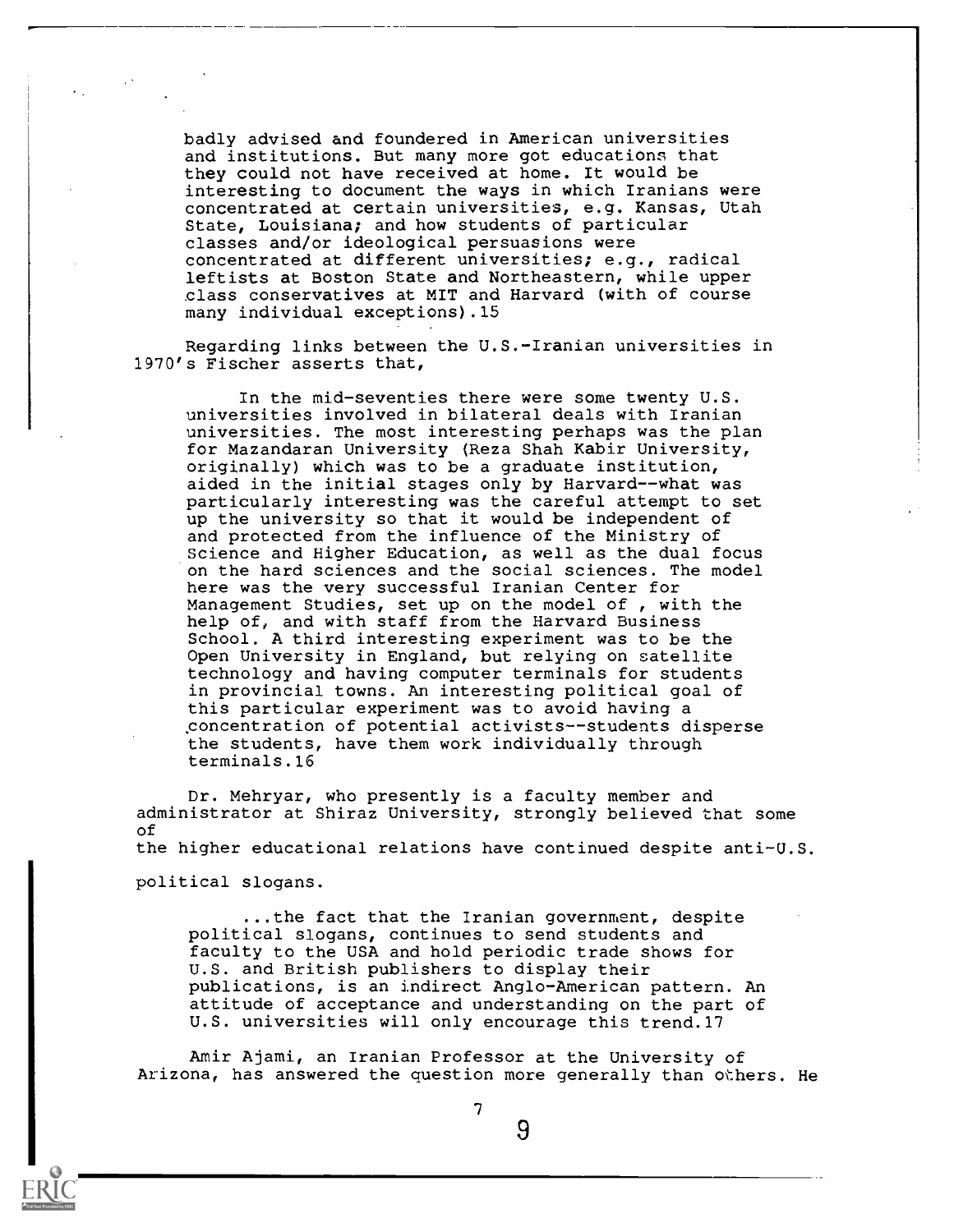believes that relations included:

> ...a focus on expansion of English at the university level; development of new fields of studies. Specific cooperative arrangements involved contracts between an Iranian university and a U.S. university; e.g., the University of Pennsylvania and Pahlavi University focusing on development of new fields, employment of American professors and use of American textbooks.18

A surprising answer came from the former president of Shiraz University, formerly Pahlavi University, during the first year of the Revolution. When he was asked, "What seems to you to be the nature of Iranian-United States higher education relations?" His response was : "Aren't you asking a wrong or irrelevant question? As far as I know all official relations between Iranian and American universities have ceased since 1980. So what could be the difference?"19

I received this answer while Dr. Mehryar was spending his sabbatical doing research for the University of Pennsylvania in the summer 1986. Also, when the matter of Iranian students still coming to the USA for advanced studies was discussed in an interview, he stated his belief that many Iranian students are still coming to the American universities.

Frank A. Stone, a Professor of international education who teaches Middle Eastern culture and education, described the nature of U.S.-Iranian relations saying that,

...a number of U.S. universities had contracts to collaborate in the development of new or reformed higher education programs in Iran. These involved supplying faculty and administrators to the partner institution there, so a good many Americans had part of their academic careers in Iran during this era. Also , many Iranian intellectuals were brought to the U.S. for advanced studies in order to fit them upon to return to leadership posts in the developing higher education sector of their home land.20

Stone also discusse's some other forms of relations, mentioning that,

...textbooks were sent to Iran, sometimes used in English and sometimes adapted and translated into Farsi. Some of the American type of higher education management methods were adapted to Iran, such as having Boards of Trustees, making some provisions for limited "academic freedom" and having several types of funding for higher education. In the 1970's, also, it was notorious that economically shaky American colleges and universities sent recruiters to Tehran and major cities of Iran to sign up the youth from wealthy Iranian families who wished their children to obtain their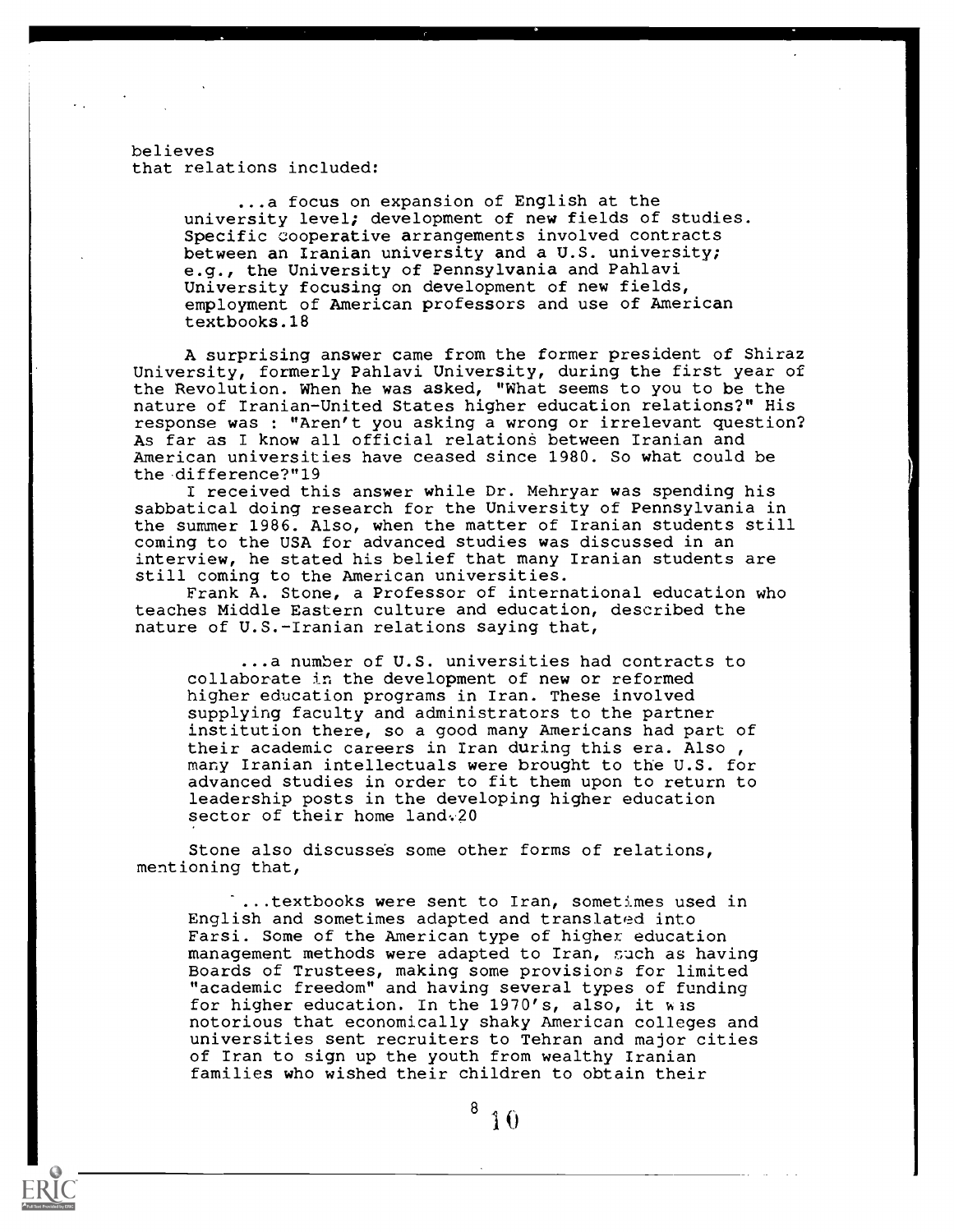higher education overseas. In some cases the quality of these programs was questionable, and the organization AMIDEAST had an office in Tehran to screen applicants and American institutions to reduce the problems on both sides. Also, it was largely in the 1960's and 1970's that Iranian Studies programs were started in a. number of American universities - in some cases staffed by Iranian scholars.21

Richard Bulliet, a professor of history at Columbia University, has an interesting point regarding the quality and nature of the relations.

Iran was seeking rapid Americanization through inter-university linkages--such as Harvard-Reza Shah Kabir. The pace was fast and many American participants were opportunistic. Iran's effort lacked intellectual credibility in U.S. eyes.22

Michael C. Hillman, a scholar at the Center for Middle Eastern Studies at the University of Texas, summarizes higher education relations in several categories. Ke believes that the relations included, "...Exchange programs, American management and administration of Iranian universities, American textbooks, faculty and library systems."23

Mohammad Ali Izadi, a former college professor and Minister of Agriculture for one year under the Islamic Republic, now living Canada, believes that the Iran-U.S. higher education relations include:

...presently, Iranian students, some twenty-seven thousand living in the U.S.A.,normally have continuous relations with their family, friends as well as with the Iranian government official for some of their financial needs and paper work. One other kind of relation includes the Iranian professionals in the U.S.A. who are traveling to Iran on regularly basis. Also, many Iranian college professors and administrators who mostly are working for American universities are another basis to keep relations continuous. Telephone, radio, and correspondence communications and other kind of ways the relations between the countries alive.24

Mohammad Mashayekhi, a former professor of international and comparative education, history and philosophy of western and Iranian education, who for five years was president of Teachers' University of Tehran and presently is working for the U.N. in Geneva, had long-time involvement in inter-institutional relations between UCLA and Teachers' University of Tehran. He analyzed the kinds and qualities of Iran-United States relations.

During 1960's and 70's the United States universities were as'a Mecca for Iranian institutions of higher education to look into as an ideal model. Shiraz, with its new American-style university (Pahlavi

9

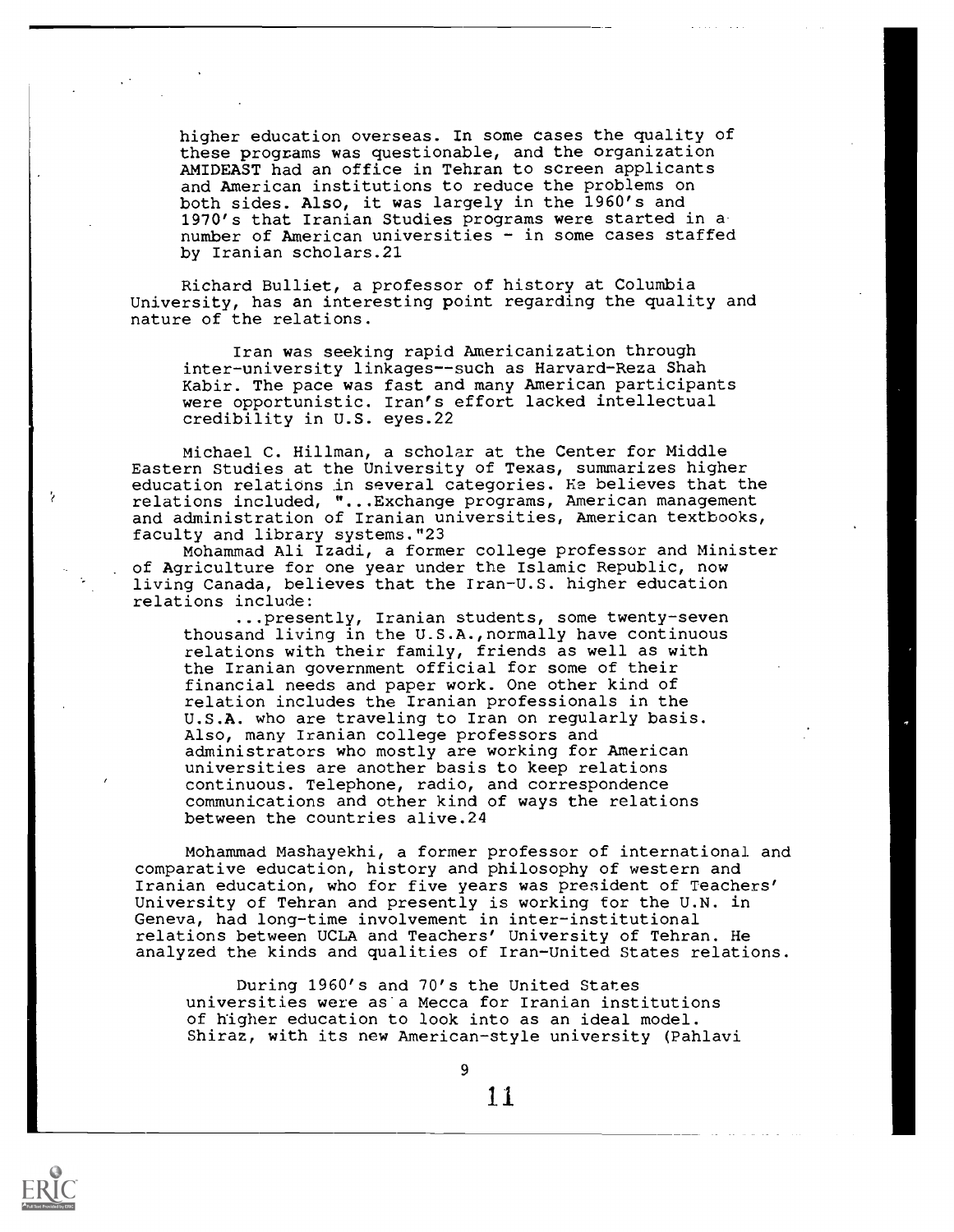University), and known as a traditional Iranian city was become a show place for Iranian and American higher educators who did not pay attention to basic higher educational needs of the country. This carelessness created many new problems. For example, the graduates of Shiraz University emigrated to the United States and stayed there instead of staying with in the Iranian higher education system and working on some of the problems...and the students's expenses in the Shiraz University were triple, therefore many of its graduates found it less expensive and more prestigious to go to the American universities instead.25

 $\mathcal{L}^{\text{max}}$ 

Mashayekhi analyzes his experience with higher education relations between his university and the University of California, Los Angeles from 1970 to 1979.

The relations between Teachers University and the University of California Los Angeles were at an unsatisfactory level because: 1) the Iranian faculty members and administrators did not know English, they were mostly fluent in French and German. Therefore, they could not benefit from the knowledge of Americans in an advanced administrative level; and 2) the faculty and administrators who were sent to the University of California spent most of their time visiting and relaxing instead of studying and researching. On the other hand, we had lots of hope to use the present relation as the basis for a later more extended and developed one when we have moved to our new expanded building, the New Teachers University in Hsarak in 1985-1990. The New TU was planned to have ten thousand students. As a part of this project, we had already sent 200 of our honor-graduate students into the U.S. universities. But the project and plan stopped because all relations were cut in 1979.26

Mashayekhi believes that even though relations in some respects were not as healthy and effective as they were aimed to be, the potential for leading to healthier and more productive ones was there. Interestingly the views of Thomas J. Labelle, who was involved in the Teachers' University and UCLA linkage are similar

to Mashayekhi's experiences and views. Labelle believes that,

The UTE (University of Teachers Education, it is translated into Teachers' University of Tehran) -UCLA program can be viewed as an experiment in institutional collaboration across national and cultural boundaries. Since its inception, the Program endeavored to pursue a process of institution building at UTE that would enhance UTE's research, teaching and service capabilities while providing equivalent but distinct

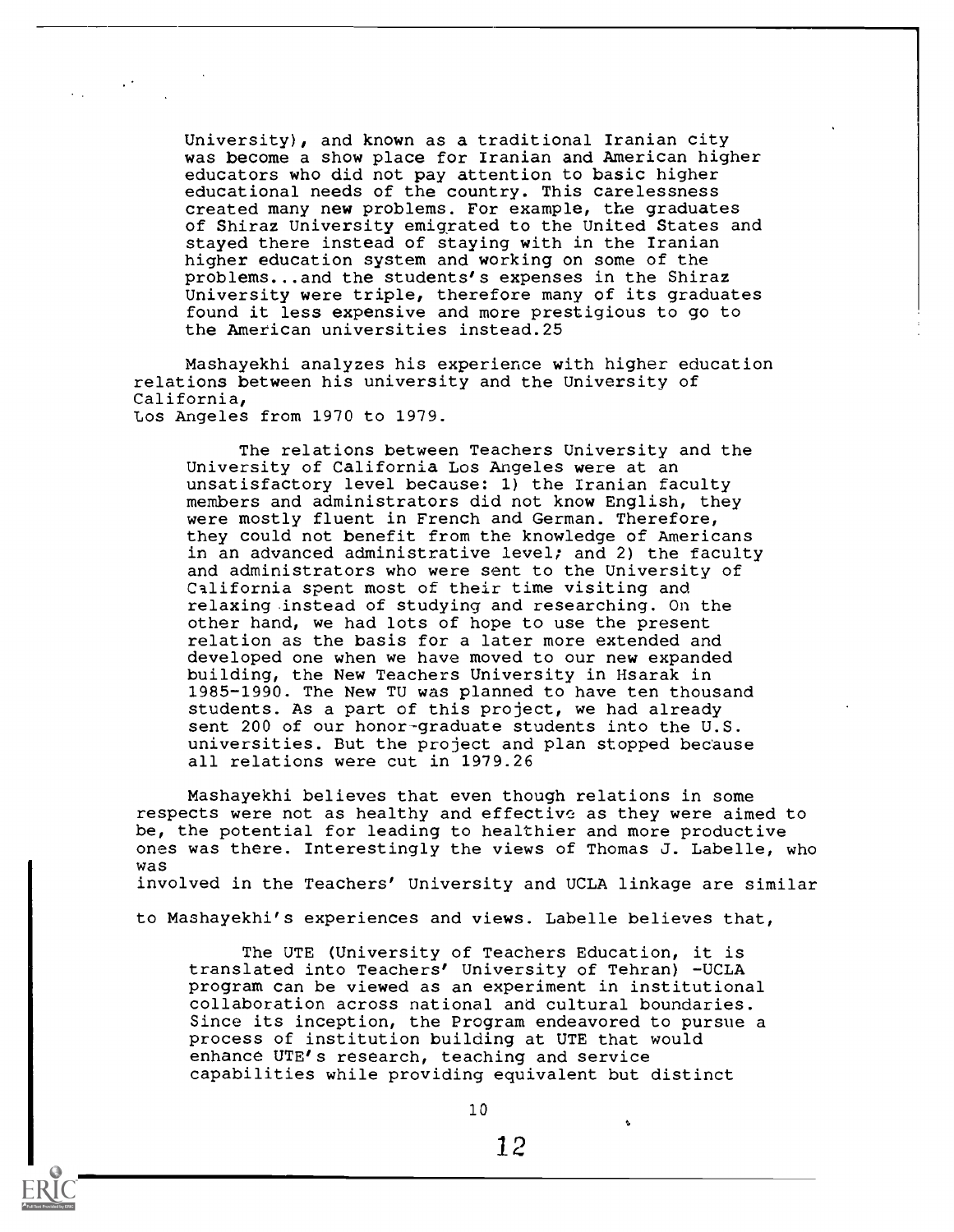benefits to UCLA's faculty and graduate students. Several factors, however, appeared to interfere with the achievement of this goal. The UTE's academic and professional mission seemed confused and contradictory. Such confusion often left both UTE and UCLA without clear direction in the collaborative program.27

Labelle's views on the nature of the relations at an institutional level are that,

...during the first four months of 1975, visits were made to each other's institutions by representatives of UTE, and UCLA and several overall goals were identified. These included graduate and postgraduate training for selected UTE fellowship students and faculty at UCLA; strengthening UTE'S institutional capacities in several disciplinary fields, but especially in research; the development of graduate level programs and ancillary activities associated with the building of UTE's new facilities outside Tehran at Hessarak-e Karaj; and opportunities for teaching and research participation for UCLA students and faculty both at UCLA and in Iran. It was projected that the nature and scope of such activities would require faculty exchange programs, degree and non-degree training at UCLA and UTE, collaborative research and development activities by students and faculty. Although it was thought from the beginning that UTE would probably be the greater beneficiary of such a relationship--the borrower-- discussions at UCLA clearly indicated that technical assistance--only exportation--was not the motivation underlying UCLA's involvement. Opportunities for UCLA were intended to offer faculty and students research involvemer.t, participation in the development of an entirely new university, and experience in educational problemsolving within a different cultural context.28

Dr. Hakimeh Dabiran, the only woman holding university administrative position, educated in England, and presently the president of Al-Zahra (the name of the Prophet Mohammad's daughter) University, the only women's university of Iran, in an interview with Keyhan Newspaper mentioned that,

The Iranian faculty members and students who are studying outside of Iran (mostly are either teaching or studying in the U.S.A. universities) should chose their research subject related to Iranian educational and social problems. Those who do so we will support and help. So far, some of them have undertaken some research in connection to the problem of this university and we have helped them. We need these peoples' knowledge, experiences and expertise. Those who are willing to come back and serve their country, our government should provide the possibilities and



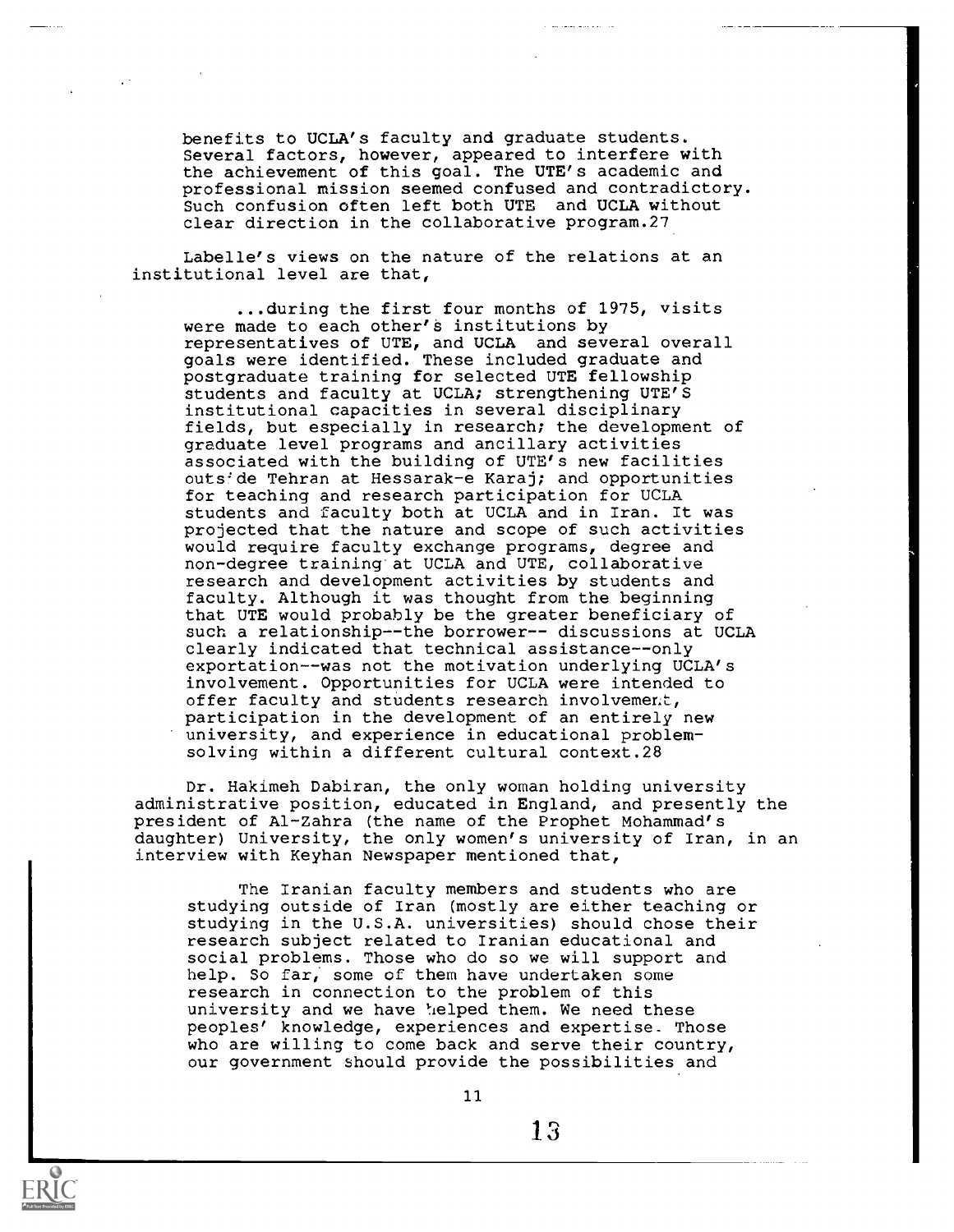#### some of their basic needs.29

**Contract Contract** 

comercial and activities are realized

Farhang Mehryar, former President of Shiraz University and the Head of the Department of Educational Research and Evaluation, is spending sabbatical time at the University of Pennsylvania working on a research project. He believes that higher educational relations between Iran and the U.S. began with,

A change from the European model to American in terms of arrangement of courses into semester-units, increased use of English textbooks; emphasis on research of an internationally presentable quality as a major function of the faculty; sending more students to the U.S.A., bilateral agreements with U.S. institutions. Major relations included curriculum content, organizational anu administrative ones. Some of the relations remain to be continued through the faculty sabbaticals which practically favors those coming to the U.S.A., and through the central planning committees within the Supreme Council for Cultural Revolution whose expert members are mostly American trained.30

Habib Ladjvardi, a former founder of the Iranian Center for Management, an institution which used technical and administrative assistance from Harvard's School of Business, is<br>now the Executive Secretary of the Society [1] Iranian Studies now the Executive Secretary of the Society and the Director of Iranian Oral History Program at Harvard. He believes the nature of U.S.-Iranian higher education relations included mostly the "...Use of curriculum and teachers in Iran; training of Iranian faculty in the U.S.A.; Pahlavi-Penn was a prime example."31

Fatcla Samiy, an Iranian professor in Washington D.C., sees the relations in a more political context rather than a higher educational one. He claims that,

...historical background tells us that the Persians were afraid of Russia and hated Britain for centuries, and their tendency toward Germany during the 1930's and the first part of the last World War was merely to kill two enemies by one and take their vengeance. So, when the war ended, principally by American might, and left the United States as the sole superpower in the globe, Persian moved toward America. Since the flock of Persian youngsters entered into American higher institutions, their annual return home since the 1940s' and 1950s', as well as the establishment of the Point Four, should be considered the era of American cultural and educational influence in Persia. The return of over 200,000 educated Persians within three decades, and their occupation in key administrative positions and private sector of the country caused a great change in the Persian system of education as well as the style of living.32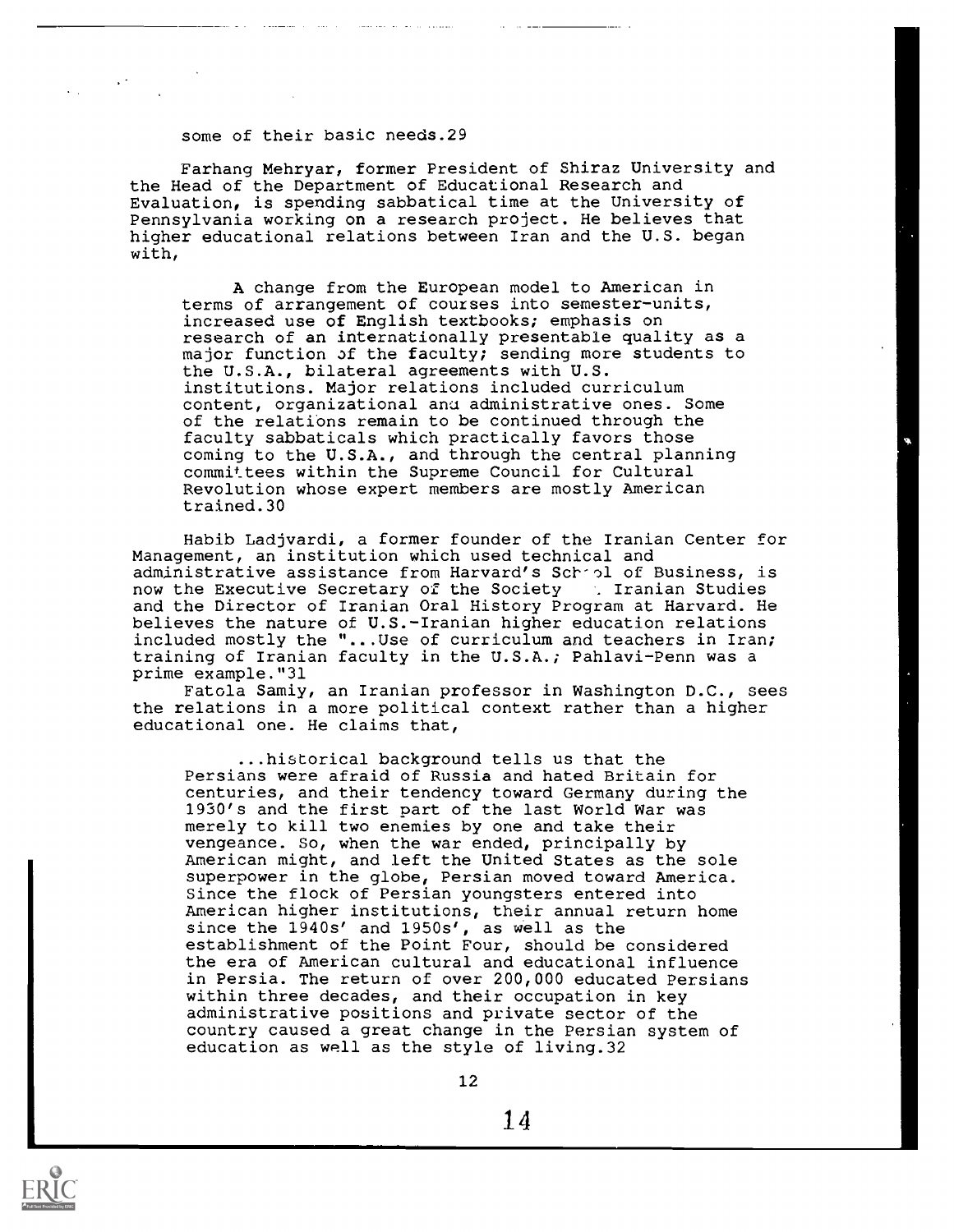M. R. Ghanoonparvar, another Iranian professor at the University of Virginia, contends that higher education relations between the two countries did more harm to Iran rather than benefitting our society.

...one area of major relations in higher education was training of large numbers of university professors in the U.S., unfortunately, among these professors those who spent a long period of time in the U.S. and understood the system were incapable of implementing their ideas in Iran and others only acquired a very superficial understanding of the U.S. educational system and upon their return did more harm than good.33

Mohammad Estelami, a former professor of modern literature as well as at one time have been administrator of the Teachers' University of Tehran, presently is a researcher at the Center for Documents and Information Middle Eastern Studies at Pennsylvania. He claims that most of our higher educational relations were inter-related into our economic and political ties with the United States. Here are his words:

The nature of the higher education relations depended on economical and political relations with the U.S.A. This relation started to expand right after 1953 (the year of the fall of Dr. Mosadeq and return of the Shah). The relations began with giving financial support and technical assistance to the Iranian institutions of higher education by U.S. government and higher educational officials. This was followed with the invitation of American faculty members and advisors, exchange of human resources and making contracts for the reformation and expansion of our universities with the overseeing p' itions of the Americans. In many cases these relacions were unnecessary, and in some other cases were advantageous, but I think Iranians paid a very higher price for the whole process of higher education relations and they did not gain as much as they were supposed to...33

Ahmad Ashraf, an Iranian-American professor of Near Eastern Studies at Princeton University, does not think that the Iranian institutions of higher education had relations only with French, German, and American universities. Some major Iranian universities were also strongly effected by Italian higher education curriculum and thought. Here is his opinion.

I should mention that the Iranian higher education fundamentally was not only related and influenced by the French (the first half of the 19 century to 1960) and the U.S. (from 1960 to present), and England and Germany did not have much relation and influence unless in some areas such as technical and vocational education. Obviously, Italy was the most influential one, particularly on civil engineering and city

13

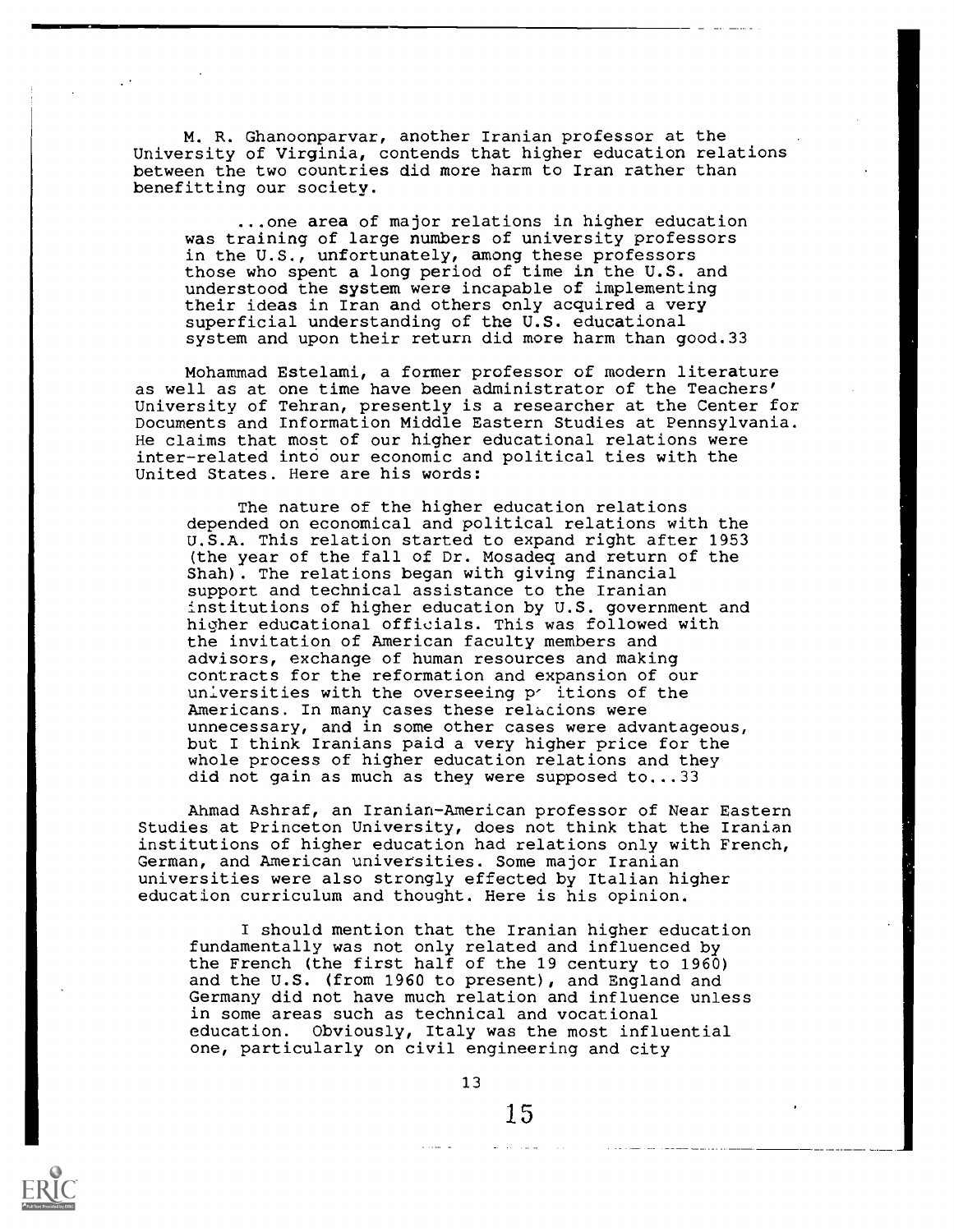architecture; National University and Tehran University educated many Iranian engineers in those areas.34

The major relations and influences have also been analyzed by Professor Ahmad Mehrdad, an educational specialist living in West Germany.

Certainly the relations include; the presence of Iranian students in the U.S., the hidden or secret economic relations, some Iranians studies department or programs which are still functioning, even though they are not supported by the U.S. Government, some major business relations which have taken place among Iran-Americans or by some other middle parties or by some Iranian researchers and professors in American universities. I believe this apparently breaking off relations of higher education is very similar to the one which took place between Iran and Germany in 1941. 35

Abdol Hossein Sammiy, former Minister of Science and Higher Education, an M.D. from American universities, presently practicing in New York City, believes that the majority of Iranian students outside of Iran were studying in the U.S. universities.

...there are about 60,000 Iranian students scattered throughout forty countries. (An additional number of students have gone overseas through other than official government channels.) Of this total, 40 percent are studying in the United States, 26 percent in England, 9 percent in France. The remaining 17 percent are scattered in thirty-six other countries. The United States has been attracting an increasingly higher proportion of Iranian students. Their areas of subject-field concentration of the foreign-education students who have returned are technological medicine-10 percent; administration and economics--17 percent; medicine--10 percent; experimental science--9 percent; art--7 percent; and all others--17 percent. 36

The higher education linkages between Iran and the United States between 1960 and 1987 were evaluated in this paper. It included the perceptions of qualified specialist informants regarding the various impacts on both societies within the domain of higher education were investigated. The evidence that was compiled made it clear that since 1960 higher education policies, programs, and practices in Iran had important influences on the economic, political, religious, and social aspects of the country. As the informants understand the situation, the reverse is also undoubtedly true.

As seen by informants who contributed to this investigation, there were both positive and negative aspects of these Iranian-American higher education relations. The negative results, of course, presumably were not anticipated. In many cases, the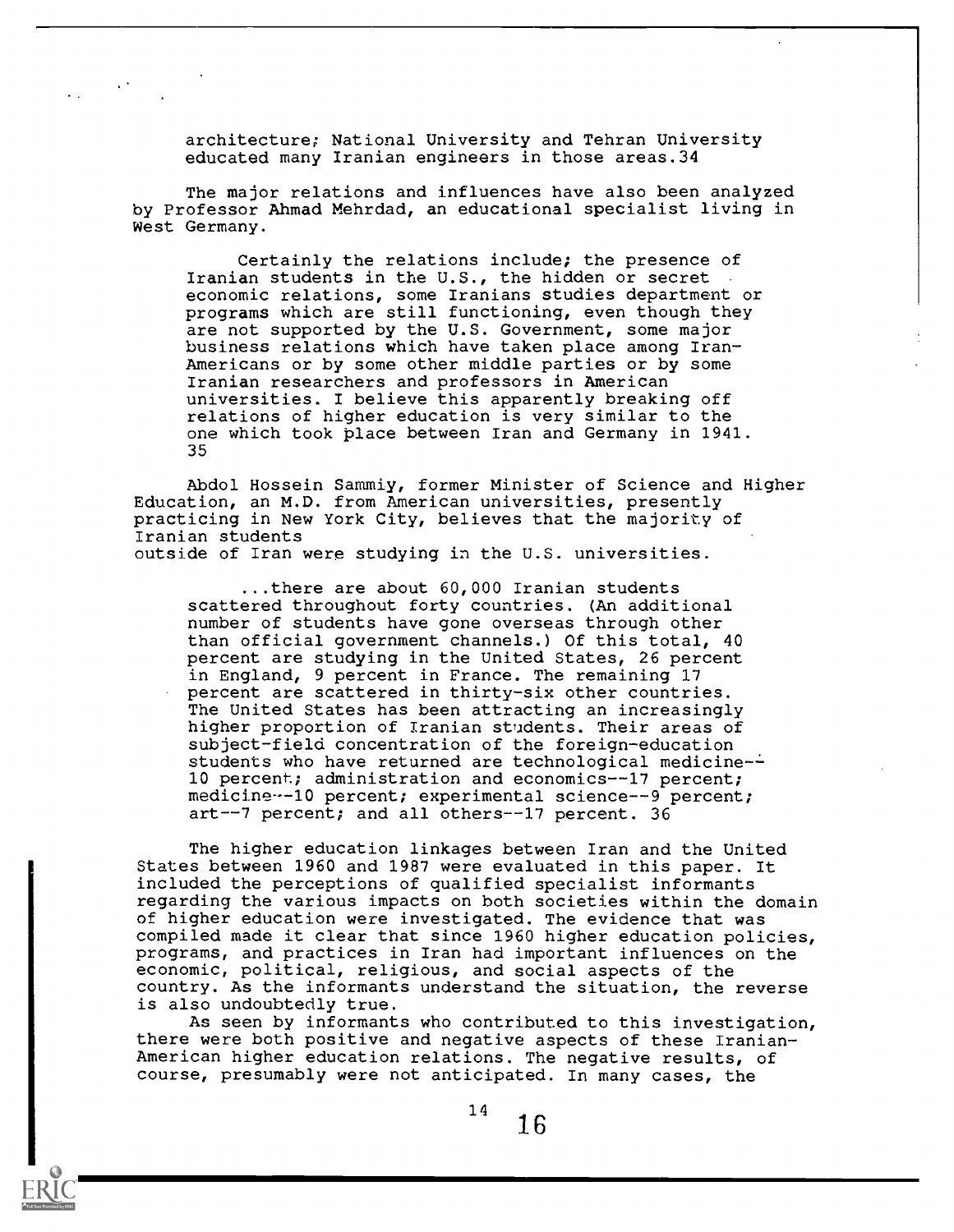projected positive outcomes were never quite realized. Nevertheless, a new and modern system of higher educating was formed in Iran during the period of rapid growth in Iran which took place in the late 1960's and 1970's. As a result, Iran had 243 institutions of higher learning in 1978. Most of them were at least superficially American-style, utilizing curriculum materials imported from the United States. They often had American advisors, employed some American instructional technology, and sometimes even used English as the teaching language. Among the outcomes of these developments that were usually considered to be negative by the informants was the considerable "brain drain" of Iranian intellectuals and professionals that was caused. The American type institutions required preparing Iranian academicians in the United States who were supposed to come back to staff the growing higher educational sector of their homeland. Unfortunately, for variety of reasons, the scenario didn't always happen, and many of Iran's best educated and brightest young scholars were lost to the country.

According to the perceptions of many informants, higher education relations between a less economically advanced country like Iran and a technologically sophisticated on such as the United States are uneven. Thus, they believe that in many aspects, the involvements were rather one-sided. Their analyses conclude that the more powerful society penetrates the culture of the less powerful one to a much greater extant than is inversely the case. They therefore describe the many American higher education influences that caused a vast and very rapid development of the system of higher learning in Iran. They do not emphasize the inverse dynamics in which American universities were being affected by their Iranian connections.

There was, however, recognition that the modern western type of learning was being infused into the traditional Islamic system of higher learning in Iran prior to the Revolution. There the new disciplines and instructional methods met with great resistance. Thus a major sector of higher education in Iran remained distant from the innovations taking place in the universities. Not only were the academic changes not adopted uniformly across the spectrum of Iranian higher learning, but particularly the madrasah teachers and their students, and the considerable constituency of their supporters, were hostile to the changes. This was a profound ideological confrontation in which the Iranians who adopted the American approaches were regarded as atheists and materialists. From the perspective of Shiite Islamic clerics, they had turned their backs on Iran's Muslim heritage.

However, Iranian higher education is today facing many problems. Most of the informants claimed that the problem of double-standard management, multi-policy making centers, and the shortages of faculty members are three fundamental ones. The opinion of the opposing group is that any higher education system in the formative stages, experiencing new ideas, trying to stand on its own feet while terminating the old system would be facing the same dilemmas. As a matter of fact, many old problems and issues in the American higher education system are still there. The conflict goes on but so does the American higher education

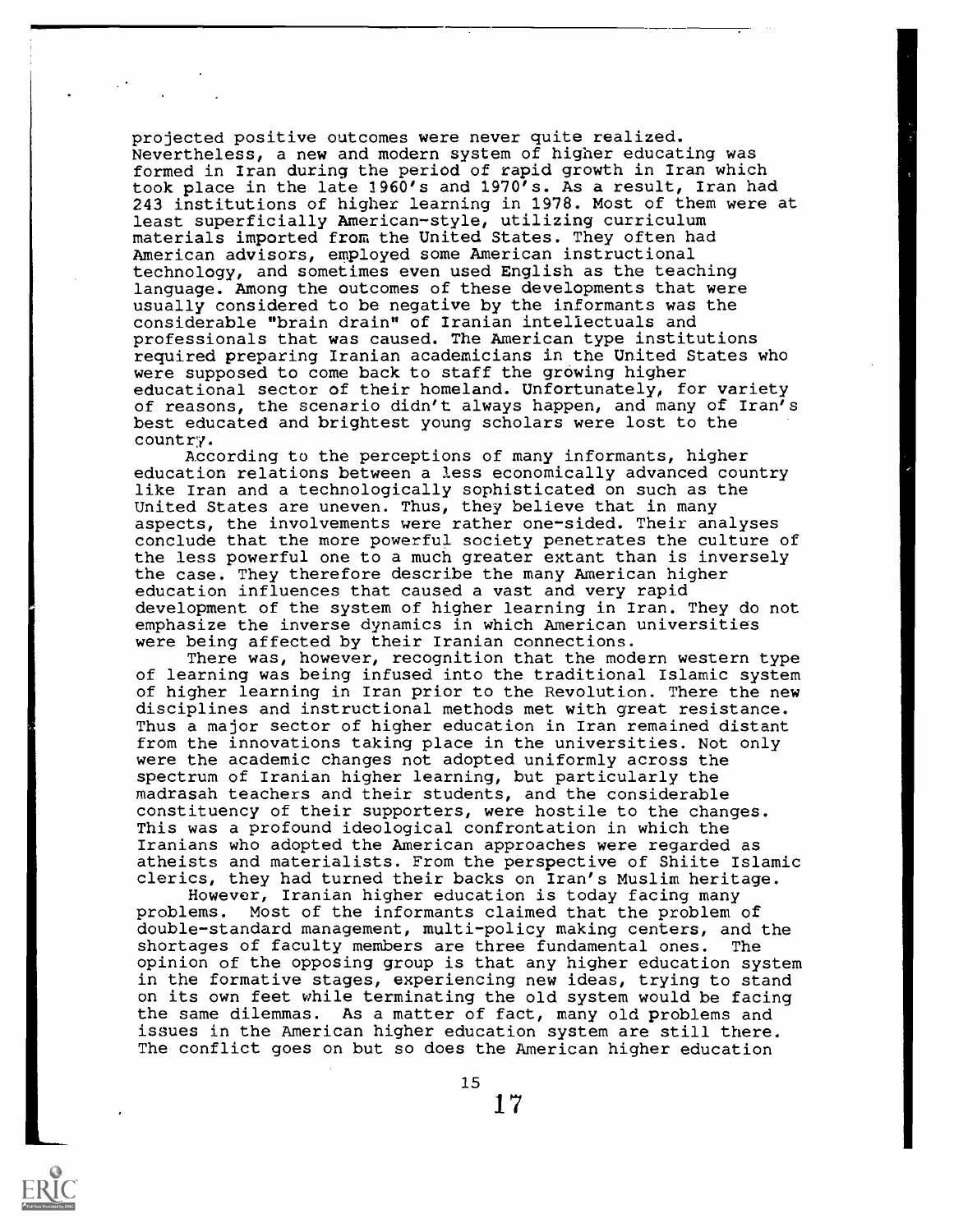system. Gradually the system in Iran, it is argued, will find its own solutions to their unique problems of higher education. Since this study concerned bilateral higher education relations between two culturally unique nations, it is necessary to make two different recommendations for each society. Three recommendations concerning American higher education in relation to the Iranian university system are as follows:

- 1. Maintain and expand Iranian Studies programs at American Universities only to the extent that qualified American or Iranian scholars are available to staff them.
- 2. Develop adequate sources of funding for Iranian Studies in the United States from official government, philanthropic foundations, and corporate and private donors using the rationale that it is of vital national importance that more Americans learn Persian and have greater knowledge of Iranian culture, history, and current affairs.
- 3. Negotiate new agreements with the present higher educational authorities in the Islamic Republic of Iran to make it easier for some Iranian academicians to come to the United States for scholarly research purposes, and for carefully selected graduate students to study specialized fields at American universities.

The recommendations concerning Iranian higher education problems and the relations with United States are as follows:

- 1. Create American studies programs in major universities, in order to establish this discipline within Iranian learning and to increase understanding of the American cultural, education, political and economic systems.
- 2. Encourage highly qualified graduate and post-graduate students to go to the educationally prestigious institutions of higher educations in different technologically developed nations, so that Iran can benefit from advanced areas of science, and the technological experience of these nations.
- 3. Invite American scholars to visit Iran and utilize them not only to solve the problems that are directly related to the blindly adaptation of western European and American higher educational system for the past century, but also to bring new teaching and administrative techniques through people rather than books and magazines.
- 4. A strong united policy making system should be created, in order to prevent conflict among university administrators.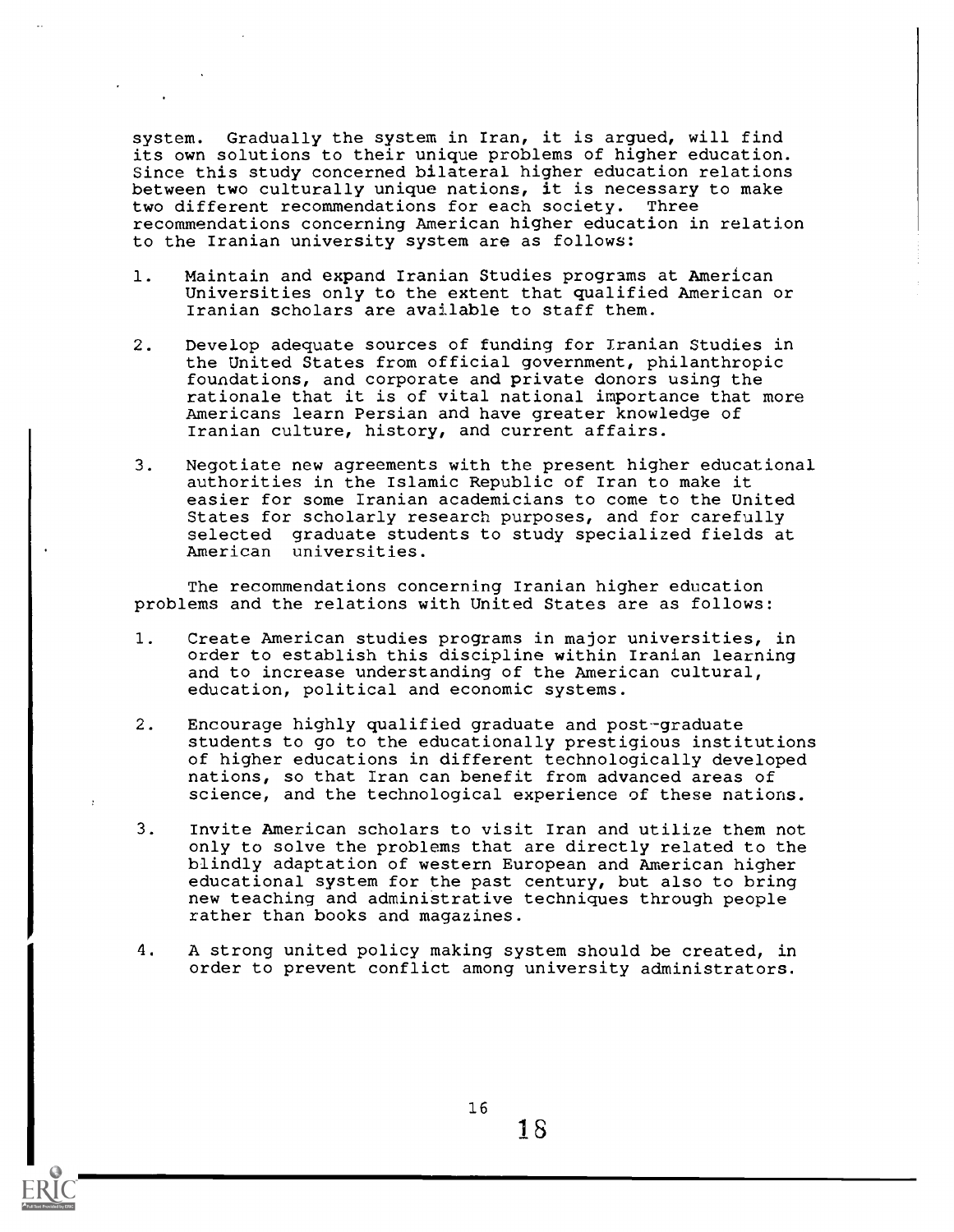#### Notes

- 1. Thomas J. Labelle, "Inter-Institutional Cooperation: <u>A Case</u> Study of UCLA U.S.) and UTE (Iran), VCCA Education, vol. 22, No. 1, Winter 1984, p. 63.
- 2. Ibid., p. 62.
- 3. Overseas Consultants, Inc., Seven Year Development Plan for the Plan Organization of the Imperial Government of Iran, Vol. II, (New York: Overseas Consultant, Inc. 1949), p. 83.
- 4. Gaylord P. Harnwell, Educational Voyaging in Iran, Philadelphia: University of Pennsylvania Press, 1962, pp.  $1 - 26$ .
- 5. Handershot, P. xiii.
- 6. Ibid., p. Xiii.
- 7. Ibid., p. 13.
- 8. Donald N. Wilber. Iran: Past and Present, Princeton, N.J.: Princeton University Press, 1965, p. 207-208.
- 9. Questionnaire # 22, a Professor of Middle Eastern and African Studies, Ohio University.
- 10. Questionnaire # 23, a Professor of Middle Eastern Studies.
- 11. Ibid., 1986.
- 12. Ibid., 1986.
- 13. Ibid., 1986.
- 14. Questionnaire # 17, Hossein Askari, Professor of Iranian Studies at George Washington University, 1986.
- 15 Questionnaire # 2, Michael. M. J. Fischer, a Harvard University Professor, who visited Iran before and after The Revolution, 1986.
- 16. Ibid., 1986.
- 17. Ibid., 1986.
- 18 Questionnaire # 3, Amir Ajami, Professor of Iranian Studies at the University of Arizona, 1985.
- 19. Personal Interview with Dr. Farhang Mehryar, a professor from Pahlavi University, presently spending his sabbatical doing research for the University of Pennsylvania, 1986.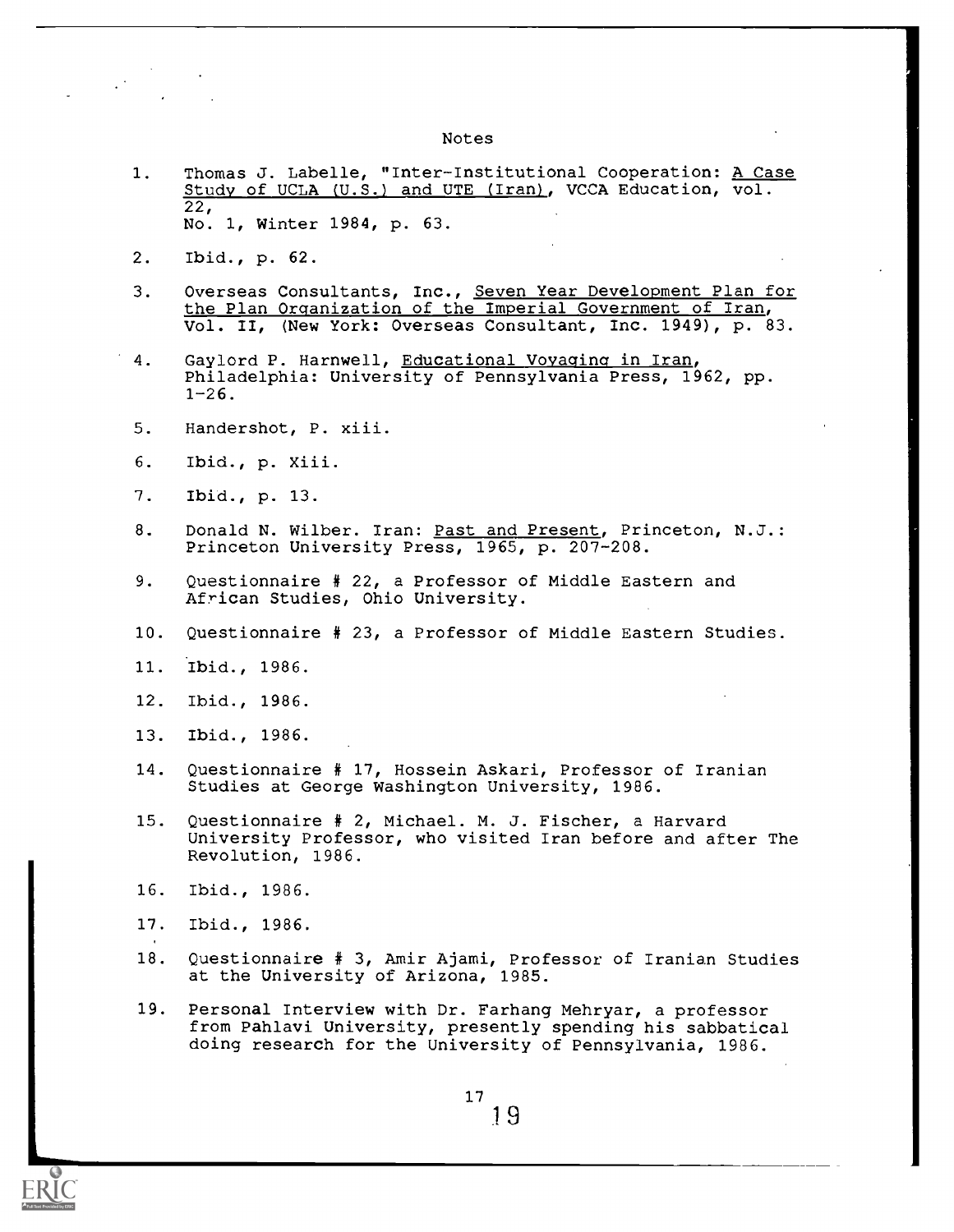- 20. Questionnaire # 5, Dr. Frank A. Stone, Professor of International Education, The University of Connecticut, Stoors.
- 21. Dr. Richard Bulliet, Professor of History, Columbia University, New York.
- 22. Michael C. Hillman a scholar at the Center for Middle Eastern Studies at the University of Texas, 1986.
- 23. Dr. Mohammad Ali Izadi, a Former College professor under the Shah's government and Minister of Agriculture for one year under the Islamic Republic, living in Canada, 1986.
- 24. Dr. Mohammad Mashayekhi, a former professor of international education, history and philosophy of western and Iranian education, former president of Teachers University of Tehran, presently working for U.N. in Geneva, 1986.
- 25. Ibid.
- 26. Dr. Thomas J. Labelle, former Professor of Education at UCLA (He is now Dean of the School of Education at the University of Pittsburgh, PA) was involved in the Teachers University and UCLA cooperation. p. 65, 1986.
- 27. Dr. Thomas J. Labelle, p. 63.
- 28. Dr. Hakimeh Dabiran, presently president of Al-Zahra University, the only women's university of Iran, she was interviewed by a reporter from Kyhan Havaii Newspaper, No 680. p. 21, June 25, 1986.
- 29. Dr. Farhang Mehryar, former President of Shiraz University and the Head of the Department of Educational Research and Evaluation, 1986.
- 30. Professor Habib Ladjvardi, a former founder of the Iranian Center for Management, presently, the Executive Secretary of the Society for Iranian Studies and Director of Iranian Oral History Program at Harvard, 1985.
- 31. Dr. Fatola Samiy an Iranian professor in Washington D. C., 1986.
- 32. Dr. M. R. Ghanoonparvar, professor of Language and Culture at the University of Virginia, 1985.
- 33. Dr. Mohammad Estelami, a former professor of Modern Persian Literature and as well as administrator at the Teachers' University of Tehran, who presently is a researcher at Center for Documents and Information of Middle Eastern Studies at Pennsylvania, 1986.
- 34. Dr. Ahmad Ashraf, an Iranian-American professor of Near